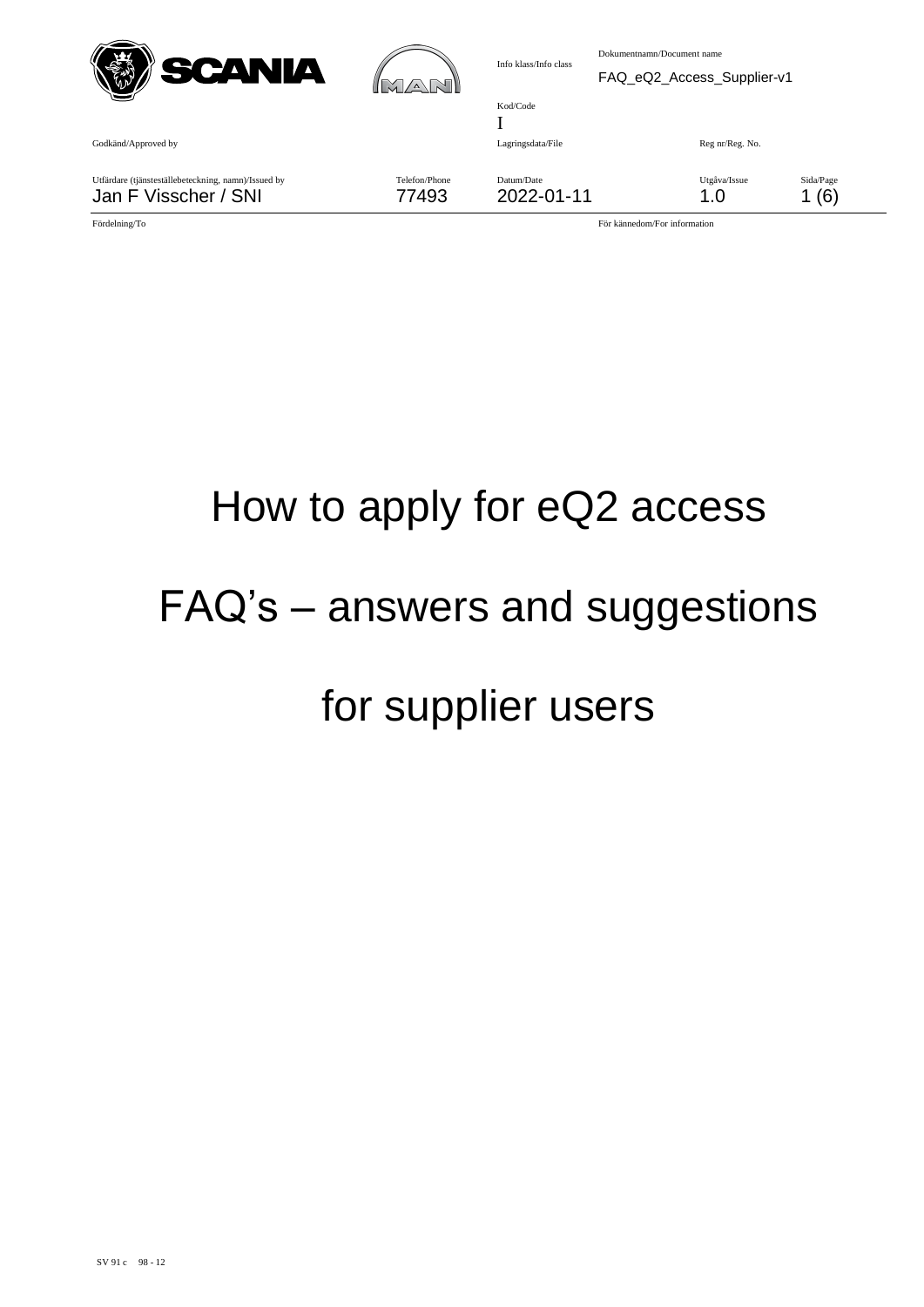| SCANIA                                                                      | $\mathbb{M}\mathbb{A}$ | Info klass/Info class         | Dokumentnamn/Document name | FAQ_eQ2_Access_Supplier-v1 |                  |
|-----------------------------------------------------------------------------|------------------------|-------------------------------|----------------------------|----------------------------|------------------|
| Godkänd/Approved by                                                         |                        | Kod/Code<br>Lagringsdata/File |                            | Reg nr/Reg. No.            |                  |
| Utfärdare (tjänsteställebeteckning, namn)/Issued by<br>Jan F Visscher / SNI | Telefon/Phone<br>77493 | Datum/Date<br>2022-01-11      |                            | Utgåva/Issue<br>1.0        | Sida/Page<br>(6) |

## **Update history**

| P1.0 | First version | 2022-01-11 | <b>SNLVIJ</b> |
|------|---------------|------------|---------------|
|      |               |            |               |
|      |               |            |               |
|      |               |            |               |
|      |               |            |               |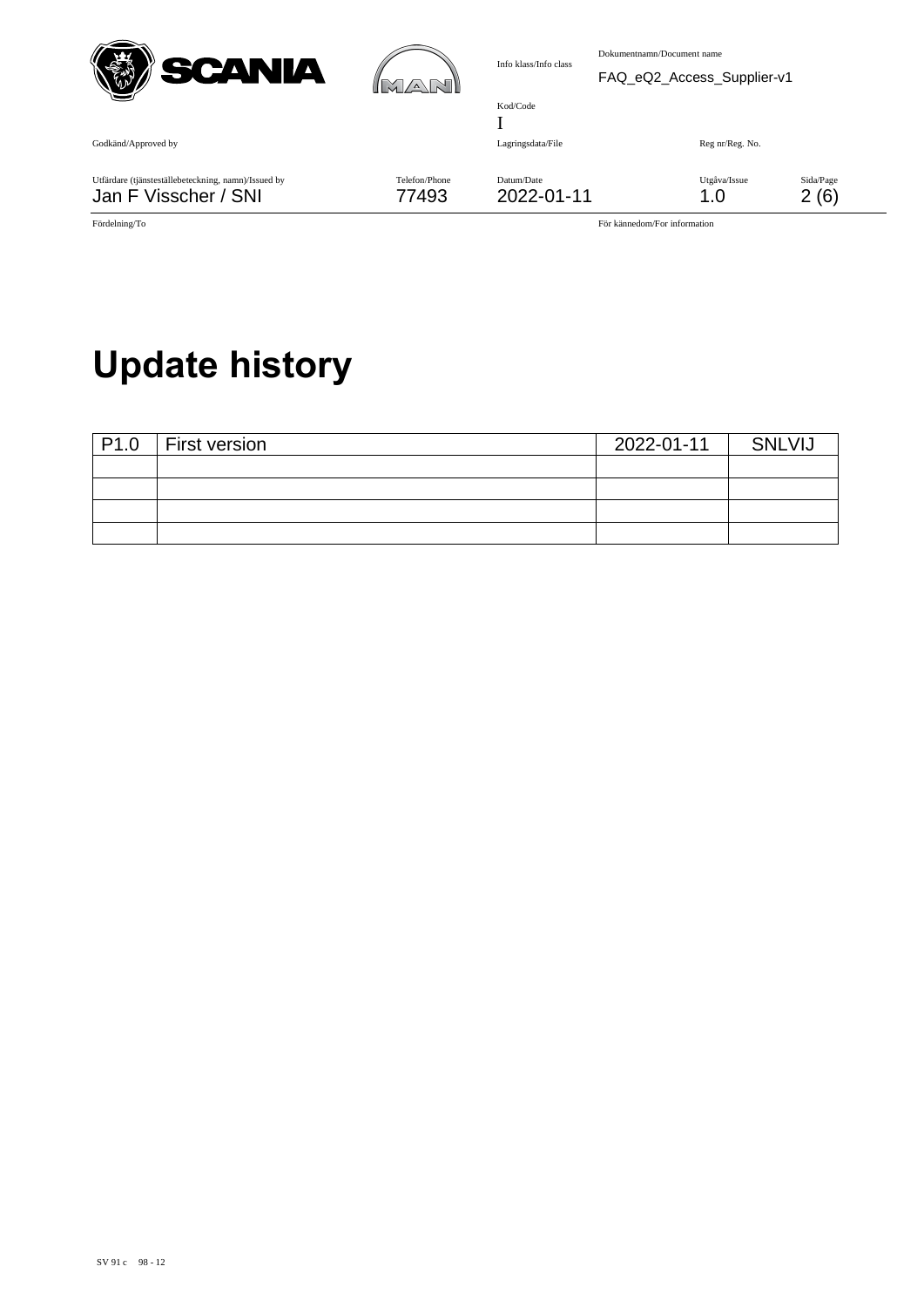



Utfärdare (tjänsteställebeteckning, namn)/Issued by Telefon/Phone Datum/Date Utgåva/Issue Sida/Page Jan F Visscher / SNI 77493 2022-01-11 1.0 3 (6)

| Do I need an own eQ2 account or can we<br>share individual and / or group accounts? | It is not allowed to use someone else's credentials for<br>log in to any of the customer owned systems due to<br>Information Security (Isec) policy and rules.<br>It is only allowed to work from individual (Id's - eMail)<br>accounts given to a person. Sharing accounts is not<br>allowed.                                                                                                                                                                                                                                                                                           |
|-------------------------------------------------------------------------------------|------------------------------------------------------------------------------------------------------------------------------------------------------------------------------------------------------------------------------------------------------------------------------------------------------------------------------------------------------------------------------------------------------------------------------------------------------------------------------------------------------------------------------------------------------------------------------------------|
| How to get access to eQ2?                                                           | <b>For SCANIA:</b>                                                                                                                                                                                                                                                                                                                                                                                                                                                                                                                                                                       |
|                                                                                     | You need first an account to log in to Scania Supplier<br>Portal (SSP supplier.scania.com). On SSP you find all<br>needed information and links to the applications you<br>need for doing business with Scania.<br>Both accounts (SSP Id and $eQ2$ Id + PW) are to be<br>provided by your local administrator for the respective<br>applications.                                                                                                                                                                                                                                        |
|                                                                                     | <b>For MAN:</b><br>You need to have Cognito and eQ2-user Id; please<br>contact the administrator at your company to register<br>and give access to you; log-in via eq2.scania.com/man<br>Please see also First login to MAN eQ2 in "User<br>guides"                                                                                                                                                                                                                                                                                                                                      |
|                                                                                     | If no active eQ2 administrator available, please contact:<br>For Scania: your responsible buyer<br>For MAN: eq2-onboarding@man.eu                                                                                                                                                                                                                                                                                                                                                                                                                                                        |
| Who is at my company the administrator                                              | <b>For Scania:</b>                                                                                                                                                                                                                                                                                                                                                                                                                                                                                                                                                                       |
| for SSP and who for eQ2                                                             | You use the SSP Chatbot on the public side and ask<br>"who is my local administrator"? You will be asked by<br>the Chatbot to enter the 7# supplier number and you<br>will receive then the email address of your local SSP<br>administrator.<br>When you logged in to SSP and received the right roles,<br>you can click onwards to the eQ2 site here. When you<br>"Start Application" and have no eQ2 account yet, you<br>will be shown the supplier users in eQ2 with local<br>administrator rights. You should contact a local admin<br>and request an account being set up for you. |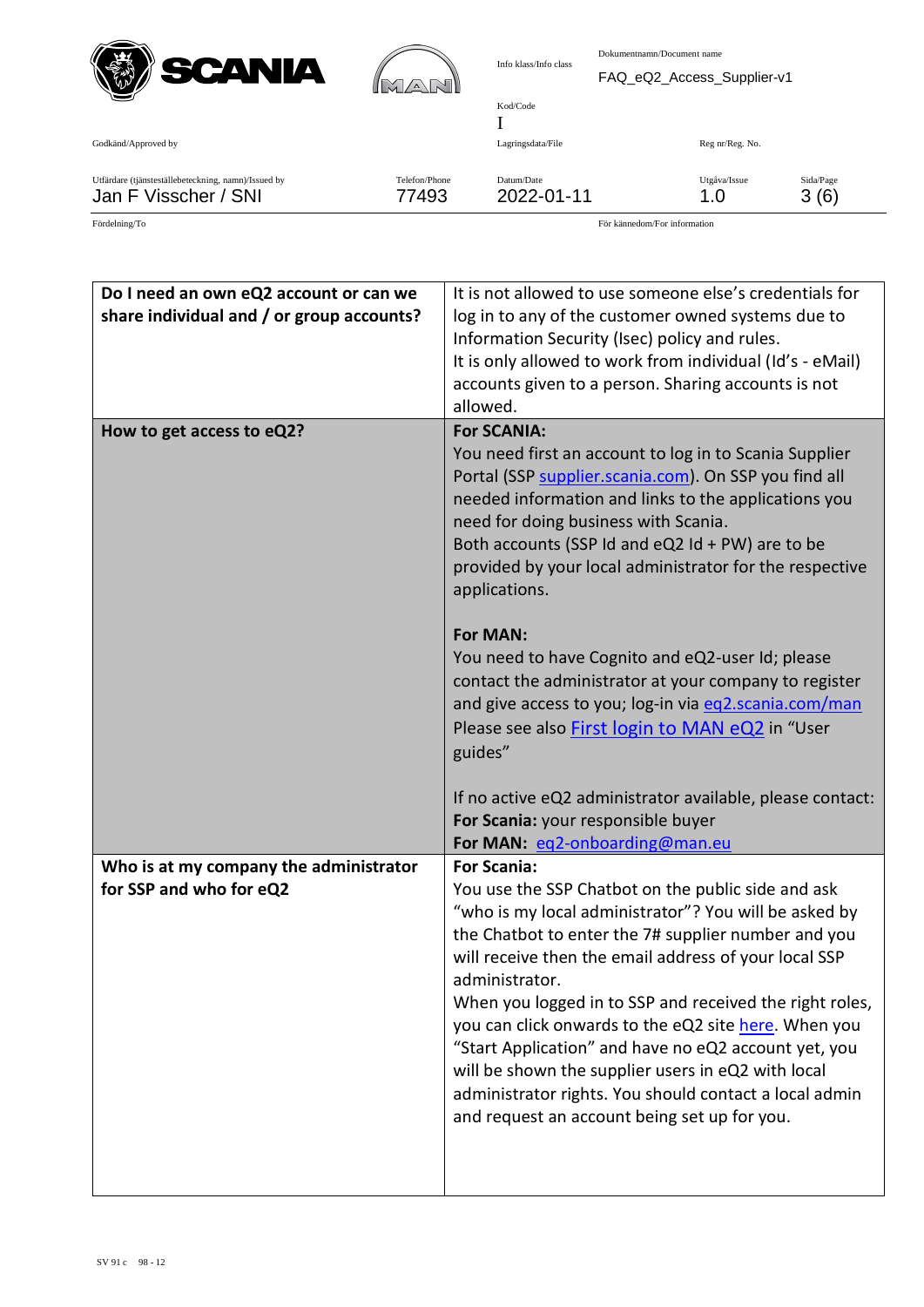



| Godkänd/Approved by                                 |               | Lagringsdata/File | Reg nr/Reg. No. |           |
|-----------------------------------------------------|---------------|-------------------|-----------------|-----------|
| Utfärdare (tjänsteställebeteckning, namn)/Issued by | Telefon/Phone | Datum/Date        | Utgåva/Issue    | Sida/Page |
| Jan F Visscher / SNI                                | 77493         | 2022-01-11        | 1.0             | 4 (6)     |

| <b>Maintenance of Contact Window in eQ2</b> | For MAN:<br>Please contact support helpdesk at<br>purchasing.system.support@scania.com to receive<br>information about eQ2 company administrator. Please<br>indicate for the request<br>company name<br><b>MAN</b> creditor No<br><b>DUNS-No</b><br>The by the Organization appointed supplier                                                                                                                                                                                                                                                                                                                                                                                              |
|---------------------------------------------|---------------------------------------------------------------------------------------------------------------------------------------------------------------------------------------------------------------------------------------------------------------------------------------------------------------------------------------------------------------------------------------------------------------------------------------------------------------------------------------------------------------------------------------------------------------------------------------------------------------------------------------------------------------------------------------------|
|                                             | administrator is responsible to initially update and<br>maintain the details requested and contacts on regular<br>base (as required in TRATON Customer Requirements<br>CVS-10) and load the filled out validation templates. A<br>user guide is available for supplier administrators<br>(linked here).                                                                                                                                                                                                                                                                                                                                                                                     |
| How to handle support requests?             | Available Levels:<br>1 <sup>st</sup> level: supplier user consults User Manuals<br>and/or FAQs<br>2 <sup>nd</sup> level: supplier user requests support from<br>his/her local eQ2 administrator<br>3rd level: local eQ2 administrator addresses<br>support request to support helpdesk<br>(purchasing.system.support@scania.com)<br>Requirements concerning your support request to<br>helpdesk:<br>Formulate in English<br>Indicate supplier account number and User ID<br>from staff member having the problem<br>Clearly describe the problem<br>Add screenshots<br>Please note:<br>Support requests sent in by the local eQ2<br>≻<br>administrator at the supplier will be prioritized. |
| How to use the modules in eQ2               | Please read the user guide for the concerned module<br>and/or watch available Video Tutorials which can be<br>found<br>for Scania on the SSP site where to log in to eQ2.                                                                                                                                                                                                                                                                                                                                                                                                                                                                                                                   |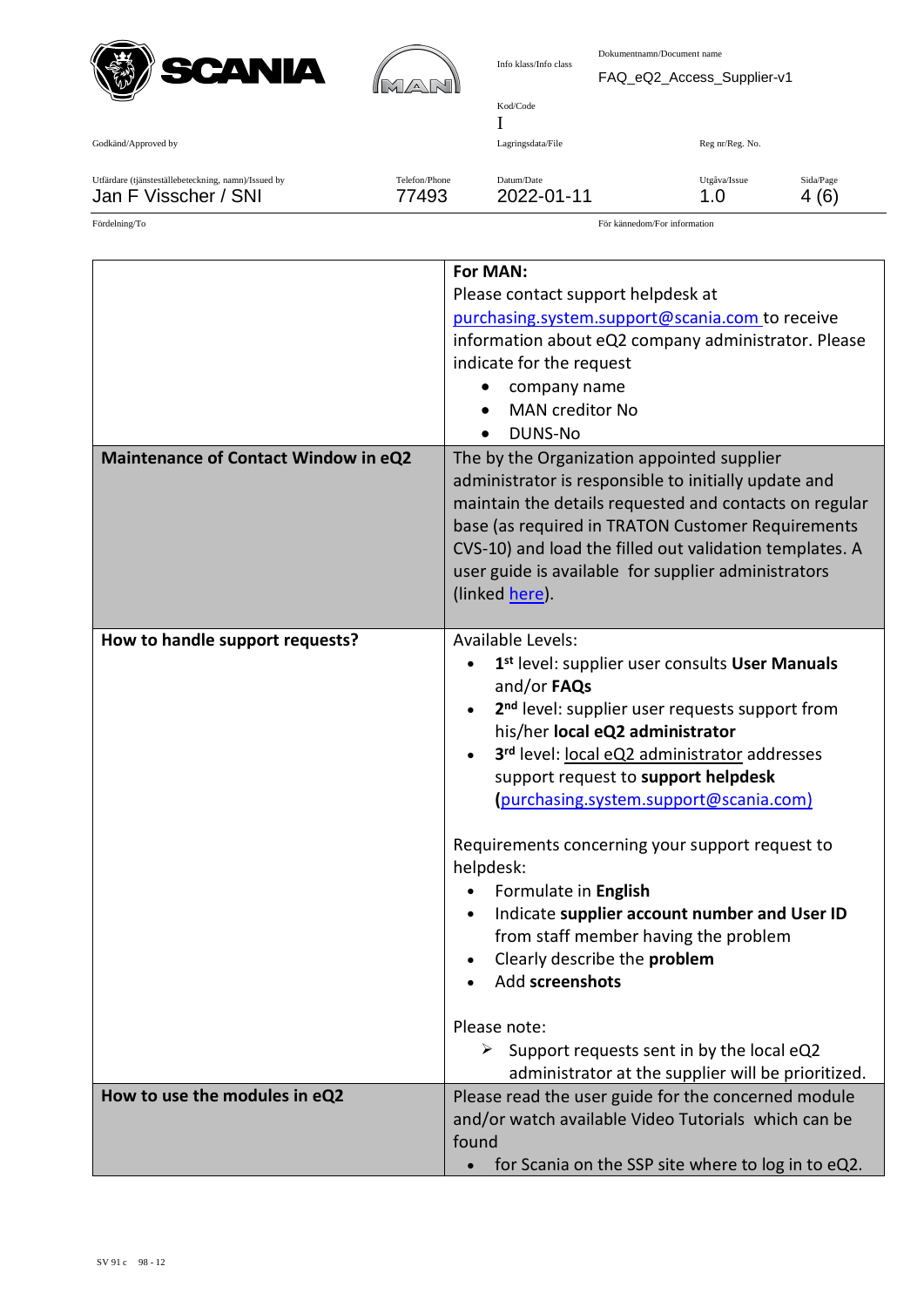



| Info klass/Info class | Dokumentnamn/Document name |
|-----------------------|----------------------------|
|                       | FAQ eQ2 Access Sup         |

| Godkänd/Approved by                                 |               | Lagringsdata/File | Reg nr/Reg. No. |           |
|-----------------------------------------------------|---------------|-------------------|-----------------|-----------|
| Utfärdare (tjänsteställebeteckning, namn)/Issued by | Telefon/Phone | Datum/Date        | Utgåva/Issue    | Sida/Page |
| Jan F Visscher / SNI                                | 77493         | 2022-01-11        | 1.0             | 5(6)      |

Kod/Code I

|                                           | For MAN after log in to eQ <sup>2</sup> under "User Guides"<br>$\rightarrow$ "eQ2 User Guide"                                                                                                                                                               |
|-------------------------------------------|-------------------------------------------------------------------------------------------------------------------------------------------------------------------------------------------------------------------------------------------------------------|
| Application eQ2 is missing in SSP         | Please contact your local SSP administrator. Request to<br>have the missing app added. The user should receive<br>the SSP access role/s "Gsp_Role_ExternalAP" or<br>"Gsp_App_eQ2".                                                                          |
| <b>Web browser issues</b>                 | Preferred browsers are Chrome and Edge. The advice is<br>to clean your browsing history, cookies and other site<br>data and cached images and files especially after<br>releases. Sometimes it helps also to sign out, log off<br>and restart the computer. |
| Reports do not open (in a new window)     | The pop up blocker shall be turned off                                                                                                                                                                                                                      |
| when clicking the blue report number      | https://lexisnexis.custhelp.com/app/answers/answer_v                                                                                                                                                                                                        |
|                                           | iew/a_id/1102020/~/disable-pop-up-blockers-in-most-                                                                                                                                                                                                         |
|                                           | common-internet-browsers                                                                                                                                                                                                                                    |
| Cannot log in due to Inactivated account  | Contact your local administrator for re-activation. Log                                                                                                                                                                                                     |
|                                           | in to the system at least once every two years to avoid                                                                                                                                                                                                     |
|                                           | being set to inactive by the system. When receiving a                                                                                                                                                                                                       |
|                                           | new password, you have to log in within 14 days                                                                                                                                                                                                             |
|                                           | otherwise the account will be inactivated again.                                                                                                                                                                                                            |
| I cannot sign the PSW in ePPAP            | Check if you received the correct roles for working in<br>eQ2 from the eQ2 local administrator. There are 4                                                                                                                                                 |
|                                           | roles: Administrator, User, User PPAP and User Sign                                                                                                                                                                                                         |
|                                           | PPAP.                                                                                                                                                                                                                                                       |
| Update of not editable fields in eQ2      | The DUNS number, supplier name, phone number and                                                                                                                                                                                                            |
|                                           | address to the company can't be changed by the                                                                                                                                                                                                              |
|                                           | supplier themselves in eQ2. If these 4 fields show                                                                                                                                                                                                          |
|                                           | wrong or missing info, contact your buyer and request                                                                                                                                                                                                       |
|                                           | a correction.                                                                                                                                                                                                                                               |
| I cannot make updates in a PPAP           | You might not have accepted the PPAP. It is still in the                                                                                                                                                                                                    |
|                                           | published state (PUB). You need to press the Accept                                                                                                                                                                                                         |
|                                           | button under the section "Scania/MAN Part and                                                                                                                                                                                                               |
|                                           | Order/Emcos Information", then the PPAP enters the                                                                                                                                                                                                          |
|                                           | "Supplier working with PPAP" state (SUP).<br>Please read the ePPAP manual.                                                                                                                                                                                  |
|                                           |                                                                                                                                                                                                                                                             |
| I can not save the added data to a report | When there is made wrong input or input is missing for<br>expected fields, this needs first to be corrected /                                                                                                                                               |
|                                           | added. There should be warning messages on the fields                                                                                                                                                                                                       |
|                                           | with errors or missing info.                                                                                                                                                                                                                                |
|                                           | Mind that for e.g. eQuality reports it is required to                                                                                                                                                                                                       |
|                                           | update the report continuously from the moment you                                                                                                                                                                                                          |
|                                           |                                                                                                                                                                                                                                                             |